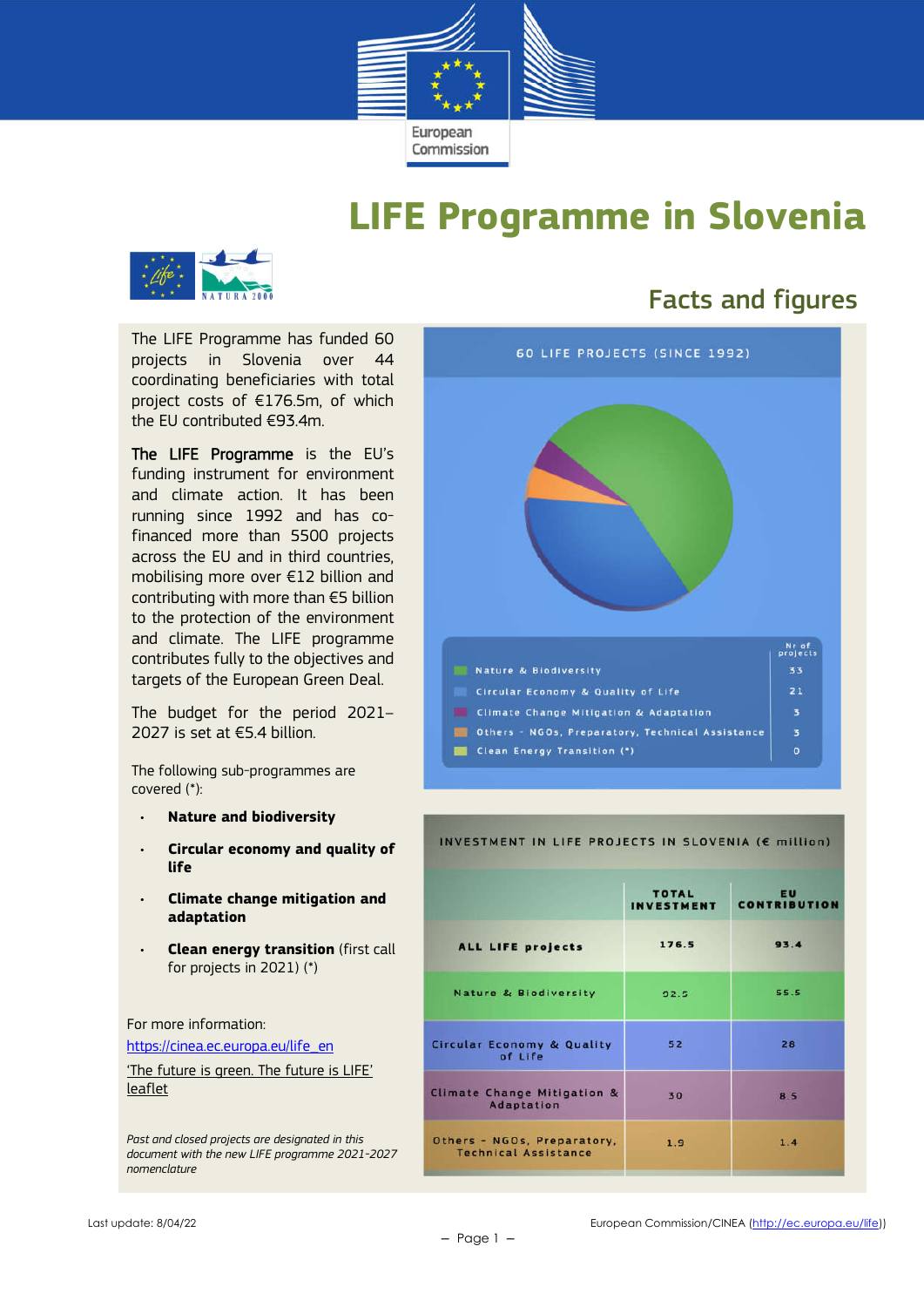

### LIFE Nature and Biodiversity

The Nature and Biodiversity strand includes support for standard action projects for developing, applying and promoting best practice in relation to nature and biodiversity, as well as "Strategic Nature Projects" (SNAP). These new projects support the achievement of Union nature and biodiversity objectives by implementing coherent programmes of action in Member States in order to mainstream those objectives and priorities into other policies and financing instruments, including through coordinated implementation of the prioritised action frameworks adopted pursuant to Directive 92/43/EEC.

To date, the LIFE Nature and Biodiversity component has co-financed 33 projects in Slovenia. These represent a total investment of €92.5 million, of which €55.5 million has been contributed by the EU.

Completed projects mostly dealt with the conservation/restoration/protection of habitats (freshwater wetlands, Veternik and Oslica high dry meadows, peat bogs in the Triglav National Park, Mura river and intermittent Cerknica Lake, the Natura 2000 sites of Sečovlje Salina and Kočevsko, the Ljubljanica river corridor and the lower Drava river; and grasslands in Eastern Slovenia); and species (Slovenian brown bear, corncrake, otter, Mediterranean shag, nocturnal animals such as moths and bats, and wolf). One project has provided local administrations with a model on which to base actions aimed at the conservation of habitats and species of EU interest. Another project's objective was to prepare the 2014-2020 Natura 2000 Management Programme for Slovenia. The coordinating beneficiaries included park authorities, universities, local and national authorities, a public authority, a development agency, NGOs, a large enterprise and an SME.

There are five ongoing projects in Slovenia under this component. These are focusing on the conservation/management/restoration of habitats (seasonal lakes – turloughs - in the former Stržen riverbed and priority grassland habitats through the establishment of seed bank and in situ restoration); and species (Alpine lynx populations in the Dinaric Mountains and Alps; the extremely-endangered fish, South European nase; and the conservation of several types of endangered amphibians).

Five projects were co-funded under the former Information & Communication and Environmental Governance and Information strands. The closed AQUAVIVA project improved public awareness of freshwater ecosystems in Slovenia. The closed LIFE ARTEMIS project successfully contributed to the reduction of the harmful impacts of invasive alien species on biodiversity by increasing public awareness, namely via the online application Invazivke. There are three ongoing projects: the LIFE NATURAVIVA project will highlight the danger of biodiversity loss by informing and raising awareness among different target groups. The LIFE NarcIS project aims to build an integrated functional Nature Conservation Information System, combining data from various sources and providing a one-stop-shop for data and information. LIFE BEAVER's overall objective is to raise awareness about the return of the European beaver to Slovenia and Croatia after two centuries of absence.

One Strategic Nature Project is ongoing. The LIFE IP NATURA.SI project's objectives are described below.



**Enhancing cooperation to improve nature management in Slovenia (LIFE IP NATURA.SI) LIFE17 IPE/SI/000011**

The LIFE IP NATURA.SI project will enhance the implementation of the Natura 2000 Management Programme for Slovenia (2014-2020). The project team, coordinated by the Slovenian Minister of the Environment and Spatial Planning, will improve the conservation status of targeted habitat types and species by establishing a long-term and inclusive management approach. This will enhance cooperation and communication between policymakers, landowners, research institutions and NGOs, thus turning stakeholders into more effective partners.

Project summary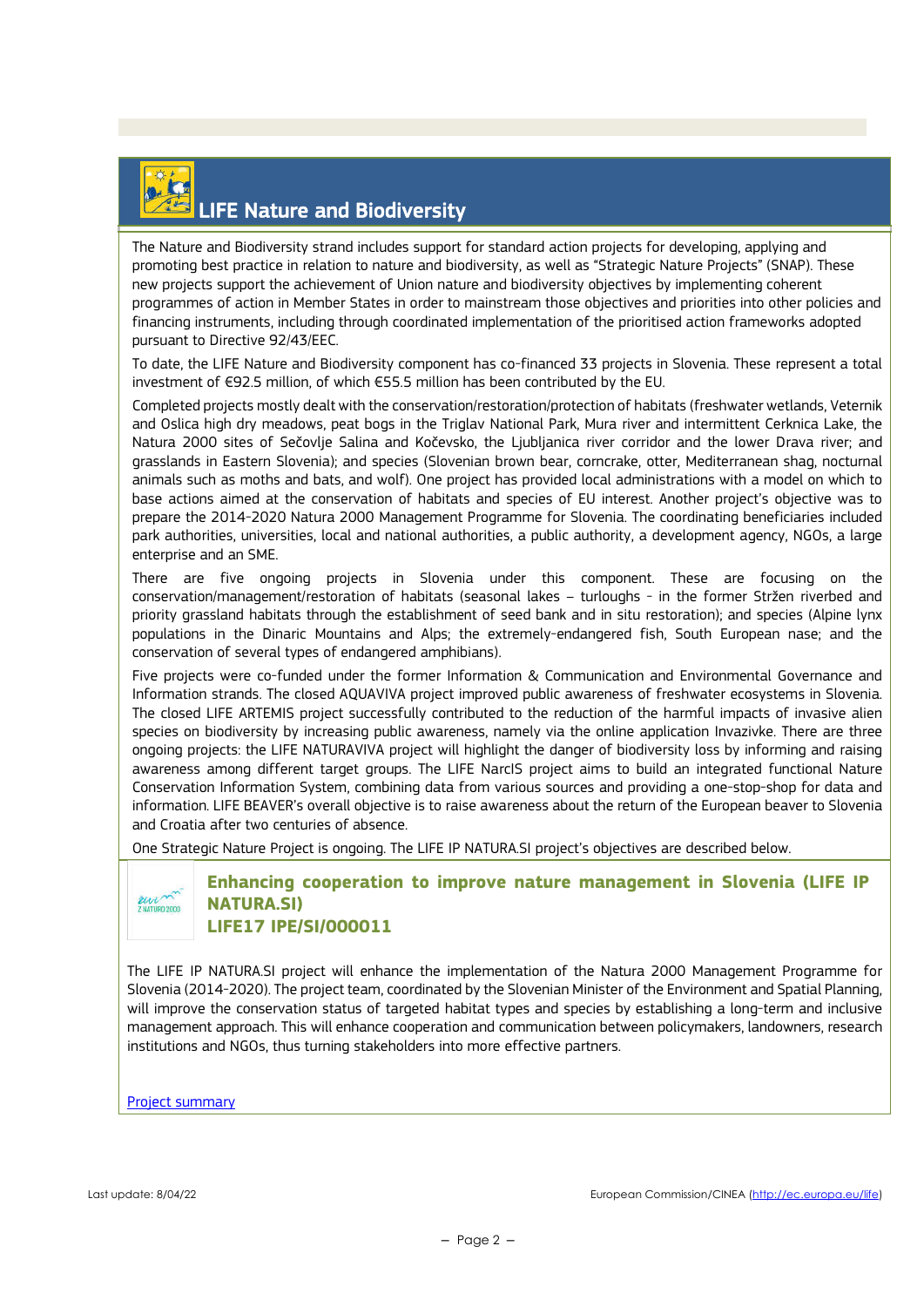#### $\widehat{\mathbf{O}}$ Circular Economy and Quality of Life

Actions supported under the Circular Economy and Quality of Life strand will help in reaching major EU policy objectives such as the transition to a circular economy, as well as protecting and improving the quality of the environment and life. Under this strand, Strategic Integrated Projects (SIP), will implement, on a regional, multiregional, national or transnational scale, environmental or climate strategies or action plans developed by Member States' authorities and required by specific environmental, climate or relevant energy legislation or policy of the Union. These projects will also ensure that stakeholders are involved and promoting coordination with and mobilisation of at least one other Union, national or private funding source.

This strand [formerly LIFE Environment and Resource Efficiency and Environmental Governance and Information] has co-financed 21 projects in Slovenia thus far, representing a total investment of €52 million, of which €28 million has been provided by the EU.

Completed projects focused on: site rehabilitation and decontamination (demonstration of a sustainable and reliable method for rehabilitating landfill sites in line with EU standards and human health protection); sustainable building (successful development of PVC, aluminum and wood versions of an innovative type of UNISASH window); the development of new tools for the managers of pollution control systems; a programme of activities and remedial measures for improving the management of aquifers; soil decontamination; wastewater treatment, forest genetic monitoring and waste reuse (acid whey). The projects were coordinated by two local authorities, a public enterprise, a research institute and SMEs.

There are two ongoing projects under this strand, tackling the following issues: water saving in high waterdemanding industries such as the automotive industry; and waste reuse (hop waste transformed into a novel product in the packaging and horticulture sectors).

Six projects were co-funded under the former Information & Communication and Environmental Governance and Information strands. The closed projects implemented awareness-raising campaigns on: Waste Electric and Electronic Equipment (WEEE); increased and better recycling of industrial and construction and demolition waste in the building sector; the benefits of separate collection and recycling of municipal waste; the importance of the recovery and recycling of household waste; and informing/engaging key audiences and stakeholders in Slovenia on the Environmental Liability Directive. The ongoing LIFE Turn to e-circular project aims at contributing to more effective implementation of the EU's Circular Economy Action Plan, specifically in the field of electric and electronic equipment.

One Strategic Integrated Project has been co-funded in Slovenia under this strand. The LIFE IP RESTART project's objectives are described below.



### **Enhancing Slovenia's circular economy (LIFE IP RESTART) LIFE20 IPE/SI/000021**

Several obstacles to achieving EU waste recycling targets in Slovenia have been identified, including a lack of coherent legislation, insufficient capacity for recycling, and a low social acceptance of the recycling processes and resulting products.

LIFE IP RESTART will help overcome these obstacles. The project team, led by the Ministry of the Environment and Spatial Planning, will deploy a set of complementary technical, digital, environmental and circular solutions to achieve maximum material self-sufficiency and increased circularity in the waste-to-resource sector. They will demonstrate six circular solutions for problematic and voluminous waste streams and ensure a broad uptake of solutions to achieve a coherent and integrated implementation of national waste management and prevention objectives. By 2030, the project's approach is expected to reduce waste by 60% through recycling and achieve a 50% recycling rate of non-hazardous construction and demolition waste. The team also wants to reach a 70% recycling rate for municipal waste and cut CO<sub>2</sub> emissions by 20% through improved waste collection, treatment and disposal activities, and materials recovery.

Project summary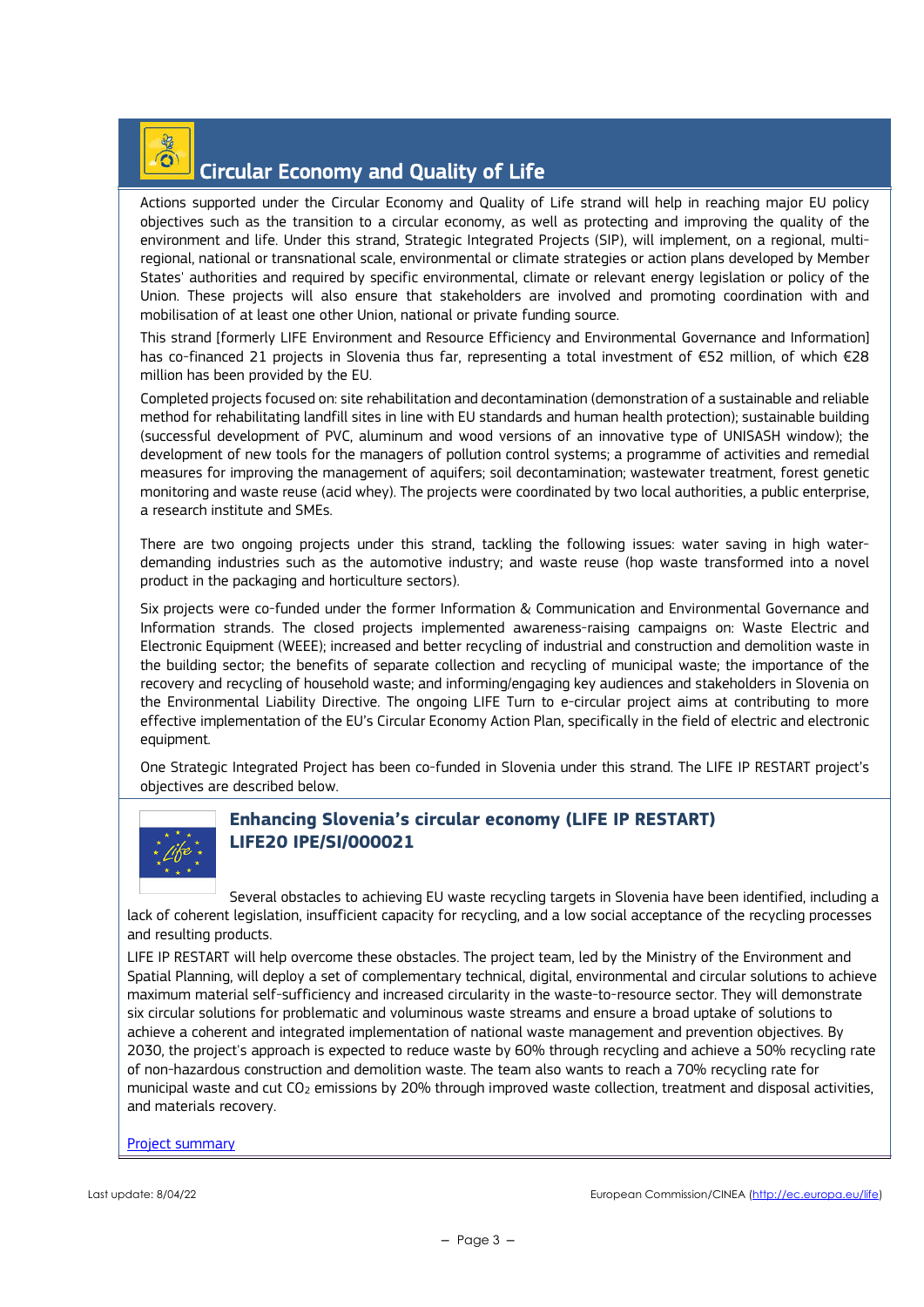

## LIFE Climate Change Mitigation and Adaptation

The LIFE Climate Change Mitigation and Adaptation strand will support actions which help implement the 2030 energy and climate policy framework and meet the European Union's commitments under the Paris Agreement on Climate Change. Projects under this strand will contribute to a climate-neutral and resilient economy.

Strategic Integrated Climate Projects (SIP), will implement, on a regional, multi-regional, national or transnational scale, climate strategies or action plans developed by Member States' authorities and required by specific climate or relevant energy legislation or policy of the Union. These projects will also ensure that stakeholders are involved and promote coordination with and mobilisation of at least one other Union, national or private funding source.

To date, the Climate Change Mitigation and Adaptation strand has financed three projects in Slovenia. The total budget of these projects amounts to €30 million, of which the EU contributed €8.5 million.

The closed LIFE ViVaCCAdapt project developed measures to avoid the adverse effects of climate change on agriculture in Vipava valley, Slovenia, near the Italian border. The main goal of the closed LIFE ClimatePath2050 project was to contribute to climate change mitigation by setting up a Decision Support System to provide better guidance to Slovenian national authorities and to better shape actions by 2030, in accordance with the mid-century GHG reduction ambitions set by the Paris Agreement and to help achieve objectives set by the National Emission Ceilings Directive (EU 2016/2284) and Energy Efficiency Directive (EU 2012/27). These projects were coordinated by a research institute and a development agency.

One Strategic Integrated Project has been co-funded in Slovenia under this strand. The LIFE IP CARE4CLIMATE project's objectives are described below.



**Reducing greenhouse gas emissions by promoting sustainable transport, EXARGATE ENERGY Efficiency, renewable energies and sustainable land use (LIFE IP CARE4CLIMATE) LIFE17 IPC/SI/000007**

LIFE IP CARE4CLIMATE supports the implementation of Slovenia's operational plan for greenhouse gases and national action plan on energy efficiency 2014-2020. The project, coordinated by the Slovenian Ministry of the Environment and Spatial Planning, will tackle implementation gaps and bottlenecks to enable targets to be met quickly and costeffectively. The project team will focus on improving stakeholder capacity and involvement, and the modernisation of procedures for preparing new legal instruments. Another objective is to set up an efficient monitoring system for the implementation of the measures foreseen in the operational plan for greenhouse gases, including carbon dioxide emission sinks, systematic monitoring of the effectiveness of awareness-raising and training activities, and monitoring of green public procurement uptake.

Project summary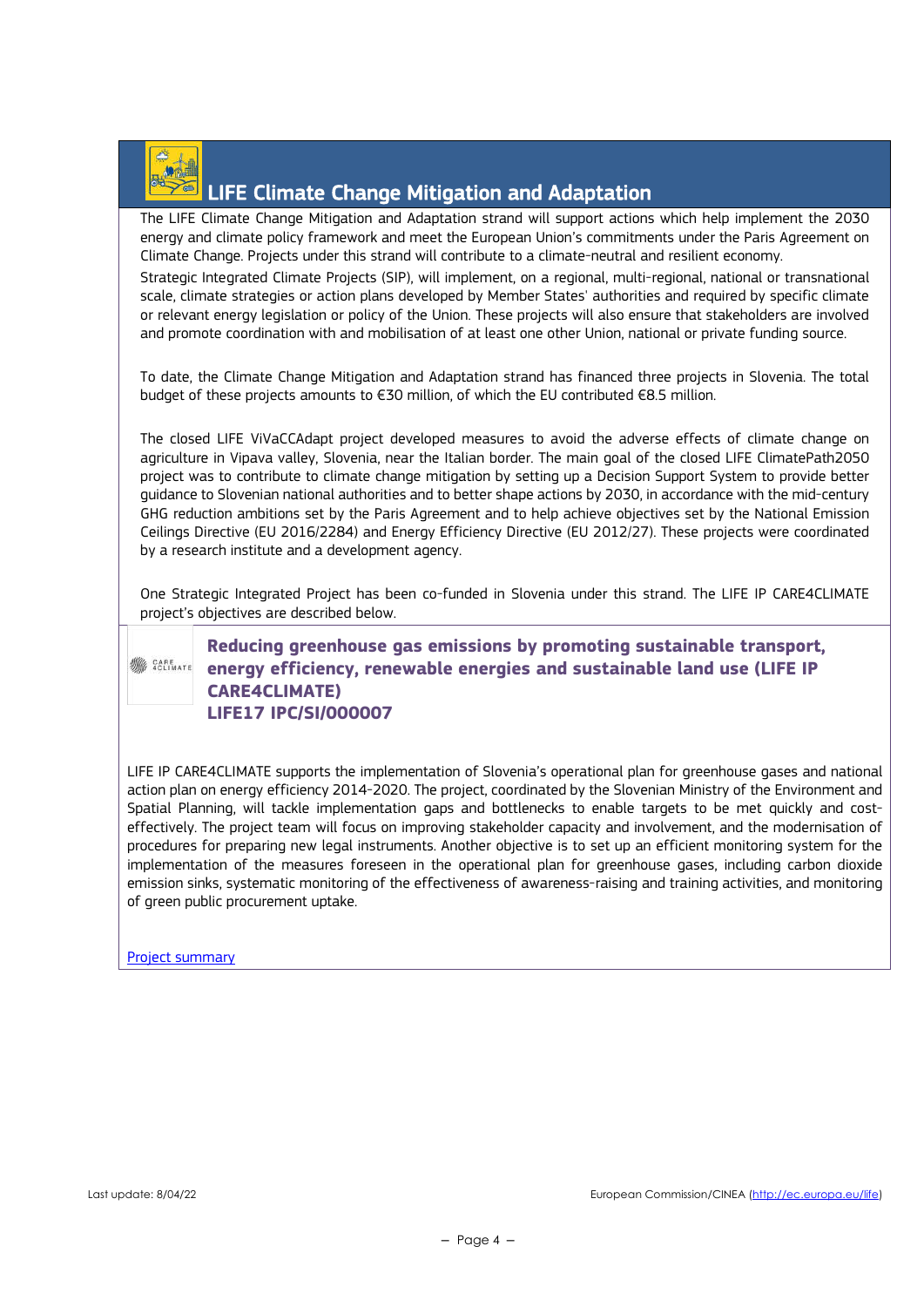# LIFE Clean Energy Transition

Building on the Intelligent Energy Europe (2003-2013) and Horizon 2020 Energy Efficiency (2014-2020) programmes, the LIFE Clean Energy Transition sub-programme continues to support the delivery of EU policies in the field of sustainable energy. In particular, it aims at facilitating the transition towards an energy-efficient, renewable energy-based, climate-neutral and -resilient economy across Europe.

The LIFE Clean Energy Transition sub-programme supports projects in the following five areas of intervention:

1) Building a national, regional and local policy framework supporting the clean energy transition;

2) Accelerating technology roll-out, digitalisation, new services and business models and enhancement of the related professional skills on the market;

3) Attracting private finance for sustainable energy;

4) Supporting the development of local and regional investment projects;

5) Involving and empowering citizens in the clean energy transition.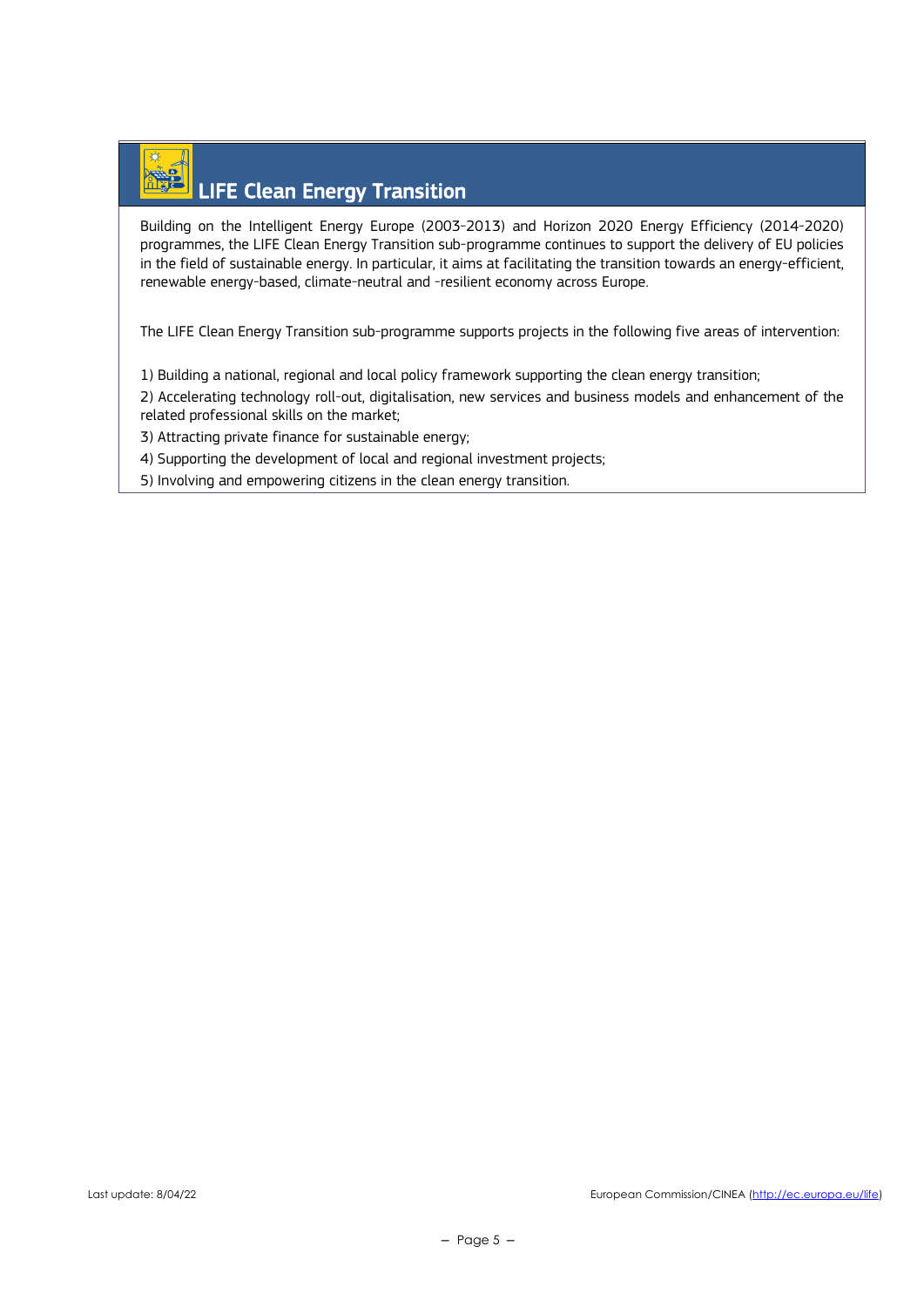| <b>Want to know more about LIFE?</b> |         |                                                                                                                                |  |
|--------------------------------------|---------|--------------------------------------------------------------------------------------------------------------------------------|--|
| ≻                                    |         | Visit the <b>LIFE</b> website and <b>LIFE</b> project database                                                                 |  |
| ➤                                    |         | Follow the LIFE programme on social media:                                                                                     |  |
|                                      | Y       | <b>in</b> f and                                                                                                                |  |
| ➤                                    |         | Sign up to the LIFE Programme and CINEA Clean Energy Newsletters                                                               |  |
| ⋗                                    |         | <b>Contact the LIFE National Contact Point in your Member State:</b>                                                           |  |
|                                      | Name:   | Ms Julijana Lebez Lozej (LIFE Nature)<br>Ms Tatjana Orhini Valjavec (LIFE Environment)<br>Ms Nives Nared (LIFE Climate Action) |  |
|                                      |         | Address: Dunajska cesta 48<br>Dunajska cesta 47                                                                                |  |
|                                      | Tel:    | SI - 1000 Ljubljana<br>+386 1 478 74 83<br>+386 1 478 74 54                                                                    |  |
|                                      |         | +386 1 478 73 39<br>E-mail: julijana.lebez-lozej@gov.si<br>tatjana.orhini-valjavec@gov.si                                      |  |
|                                      |         | nives.nared@gov.si<br>Website: Ministry of Environment and Spatial Planning                                                    |  |
| ➤                                    |         | <b>Contact your NEEMO Monitoring Team</b>                                                                                      |  |
|                                      |         | NEEMO EEIG - TIMESIS                                                                                                           |  |
|                                      |         | Address: Via Niccolini 7                                                                                                       |  |
|                                      | Tel:    | I - 56017 San Giuliano Terme<br>+39 050 818800                                                                                 |  |
|                                      | E-mail: | timesis@neemo.eu                                                                                                               |  |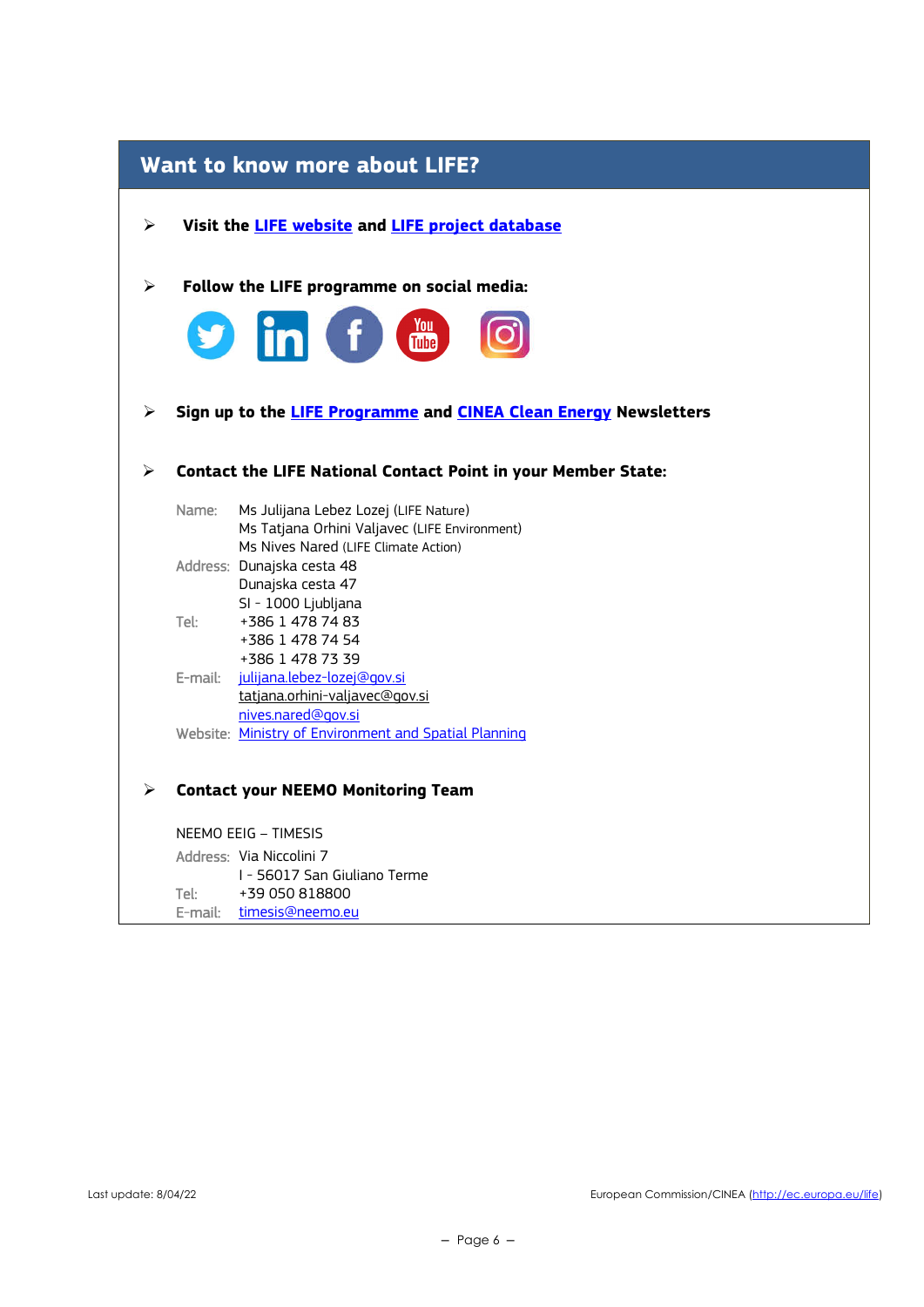| <b>Ongoing LIFE Nature &amp; Biodiversity projects</b>                                                                             |                         |                                                   |                                                                 |                         |
|------------------------------------------------------------------------------------------------------------------------------------|-------------------------|---------------------------------------------------|-----------------------------------------------------------------|-------------------------|
| <b>Project Title</b>                                                                                                               | <b>Project Number</b>   | Project acronym and link<br>to the online summary | Website                                                         | <b>Project duration</b> |
| Preventing the extinction of<br>the Dinaric-SE Alpine lynx<br>population through<br>reinforcement and long-term<br>conservation    | LIFE16<br>NAT/SI/000634 | <b>LIFE Lynx</b>                                  | https://www.lifelynx.eu                                         | $07/2017 - 03/2024$     |
| LIFE SAVING LASCA Urgent<br>measure to conserve nearly<br>extinct species<br>Protochondrostoma genei                               | LIFE16<br>NAT/SI/000644 | <b>LIFE for LASCA</b>                             | https://www.lifeforlasca.eu/                                    | 10/2017 -> 12/2022      |
| Improvement of Natura<br>2000 statuses with<br>renaturation of Stržen's<br>riverbed on intermittent<br>Cerknica Lake               | LIFE16<br>NAT/SI/000708 | <b>LIFE STRŽEN</b>                                | http://life.notranjski-park.si                                  | 09/2017 ->08/2022       |
| AMPHIbian CONservation and<br>habitat restoration                                                                                  | LIFE18<br>NAT/SI/000711 | <b>LIFE AMPHICON</b>                              | http://www.lifeamphicon.eu                                      | 11/2019 ->12/2026       |
| Conservation of priority<br>grassland habitats in<br>Slovenia through the<br>establishment of seed bank<br>and in situ restoration | LIFE20<br>NAT/SI/000253 | <b>LIFE FOR SEEDS</b>                             | N/A                                                             | 09/2021 ->12/2026       |
| BIODIVERSITY - ART OF LIFE                                                                                                         | LIFE16<br>GIE/SI/000771 | <b>LIFE NATURAVIVA</b>                            | http://www.naturaviva.si                                        | 09/2017 ->08/2022       |
| LIFE BEAVER - LIFE with the<br>beaver, wetlands and climate<br>change                                                              | LIFE19<br>GIE/SI/001111 | <b>LIFE BEAVER</b>                                | https://lutra.si/life-beaver/                                   | 01/2021 -> 12/2024      |
| LIFE NarcIS - NAtuRe<br>Conservation Information<br>System                                                                         | LIFE19<br>GIE/SI/000161 | <b>LIFE NarcIS</b>                                | https://www.gov.si/zbirke/proj<br>ekti-in-programi/life-narcis/ | 09/2020 -> 08/2024      |
| LIFE integrated project for<br>enhanced management of<br>Natura 2000 in Slovenia                                                   | LIFE17<br>IPE/SI/000011 | <b>LIFE-IP NATURA.SI</b>                          | http://www.natura2000.si/lif<br>e natura                        | 09/2018 -> 08/2026      |